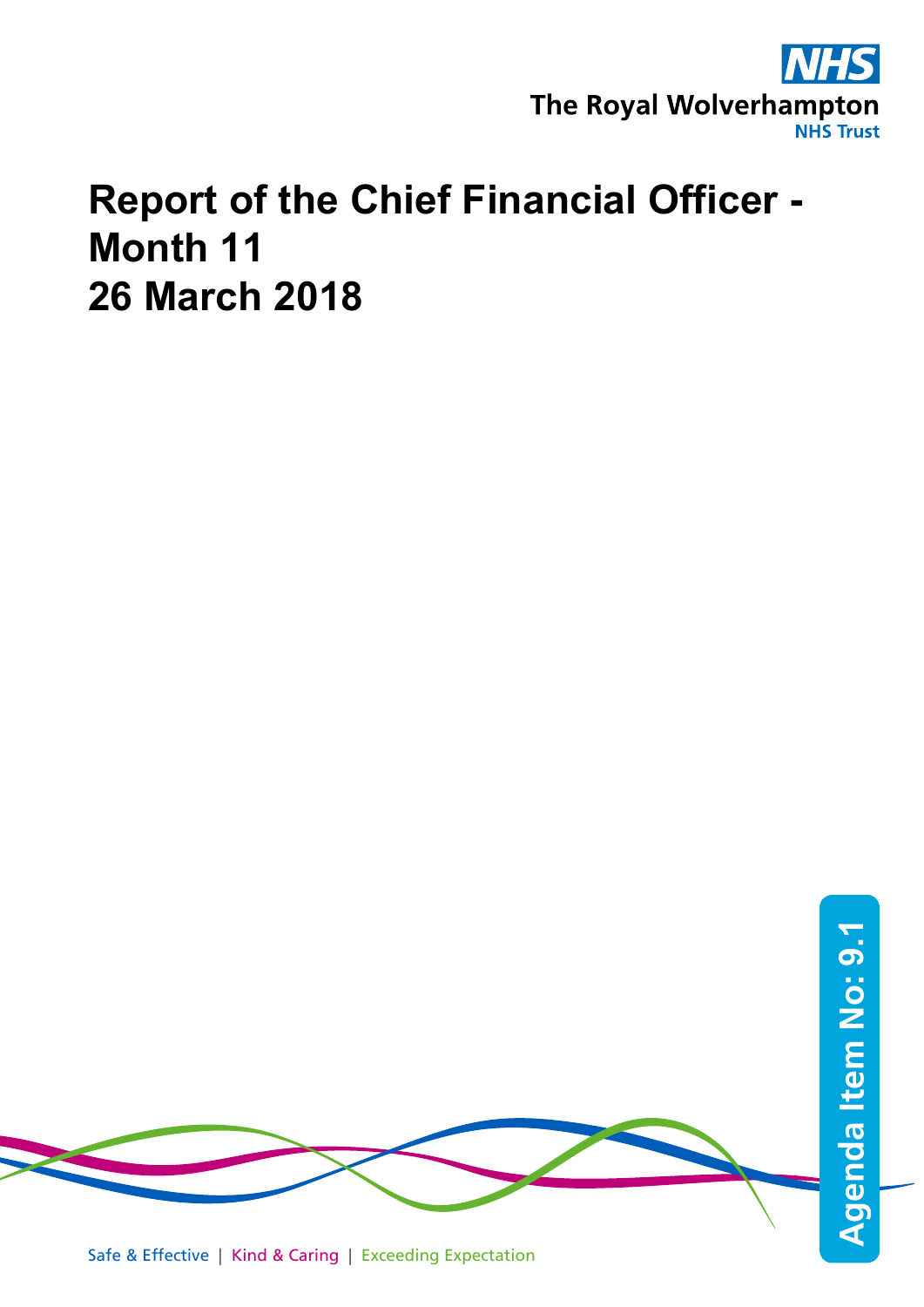The Royal Wolverhampton **NHS** 

| <b>TRUST BOARD REPORT</b>                                                                                                                                                                                                                                                                                                                                |  |  |  |  |  |  |
|----------------------------------------------------------------------------------------------------------------------------------------------------------------------------------------------------------------------------------------------------------------------------------------------------------------------------------------------------------|--|--|--|--|--|--|
| 26th March 2018                                                                                                                                                                                                                                                                                                                                          |  |  |  |  |  |  |
| Report of the Chief Financial Officer - Month 11                                                                                                                                                                                                                                                                                                         |  |  |  |  |  |  |
| This paper reports the in-month, year-to-date and forecast financial position for the Trust as at Month 11. The paper also reports on delivery against financial targets.                                                                                                                                                                                |  |  |  |  |  |  |
|                                                                                                                                                                                                                                                                                                                                                          |  |  |  |  |  |  |
| Make a decision<br>Approve<br>X Receive for assurance<br>Received and noted<br>If the item has already been approved by a body with delegated powers of approval from the Board such as a Committee of the Board, then the item would be received and noted.                                                                                             |  |  |  |  |  |  |
| N/A                                                                                                                                                                                                                                                                                                                                                      |  |  |  |  |  |  |
| N/A                                                                                                                                                                                                                                                                                                                                                      |  |  |  |  |  |  |
| N/A                                                                                                                                                                                                                                                                                                                                                      |  |  |  |  |  |  |
| N/A                                                                                                                                                                                                                                                                                                                                                      |  |  |  |  |  |  |
| Kevin Stringer, Chief Financial Officer - 01902 695954 kevin.stringer@nhs.net                                                                                                                                                                                                                                                                            |  |  |  |  |  |  |
| 5. Maintain financial health – Appropriate investment to patient services                                                                                                                                                                                                                                                                                |  |  |  |  |  |  |
| N/A                                                                                                                                                                                                                                                                                                                                                      |  |  |  |  |  |  |
| Well-led: the leadership, management and governance of the organisation make sure it's providing high-quality care that's based around individual needs, that it encourages learning<br>and innovation, and that it promotes an open and fair culture.                                                                                                   |  |  |  |  |  |  |
| N/A                                                                                                                                                                                                                                                                                                                                                      |  |  |  |  |  |  |
| N/A                                                                                                                                                                                                                                                                                                                                                      |  |  |  |  |  |  |
| N/A                                                                                                                                                                                                                                                                                                                                                      |  |  |  |  |  |  |
| Public                                                                                                                                                                                                                                                                                                                                                   |  |  |  |  |  |  |
| Finance ad Performance Committee                                                                                                                                                                                                                                                                                                                         |  |  |  |  |  |  |
| N/A                                                                                                                                                                                                                                                                                                                                                      |  |  |  |  |  |  |
| In determining this matter, the Board should have regard to the Core principles contained in the Constitution of:<br>Equality of treatment and access to services<br>High standards of excellence and professionalism<br>Service user preferences<br>Cross community working<br><b>Best Value</b><br>Accountability through local influence and scrutiny |  |  |  |  |  |  |
|                                                                                                                                                                                                                                                                                                                                                          |  |  |  |  |  |  |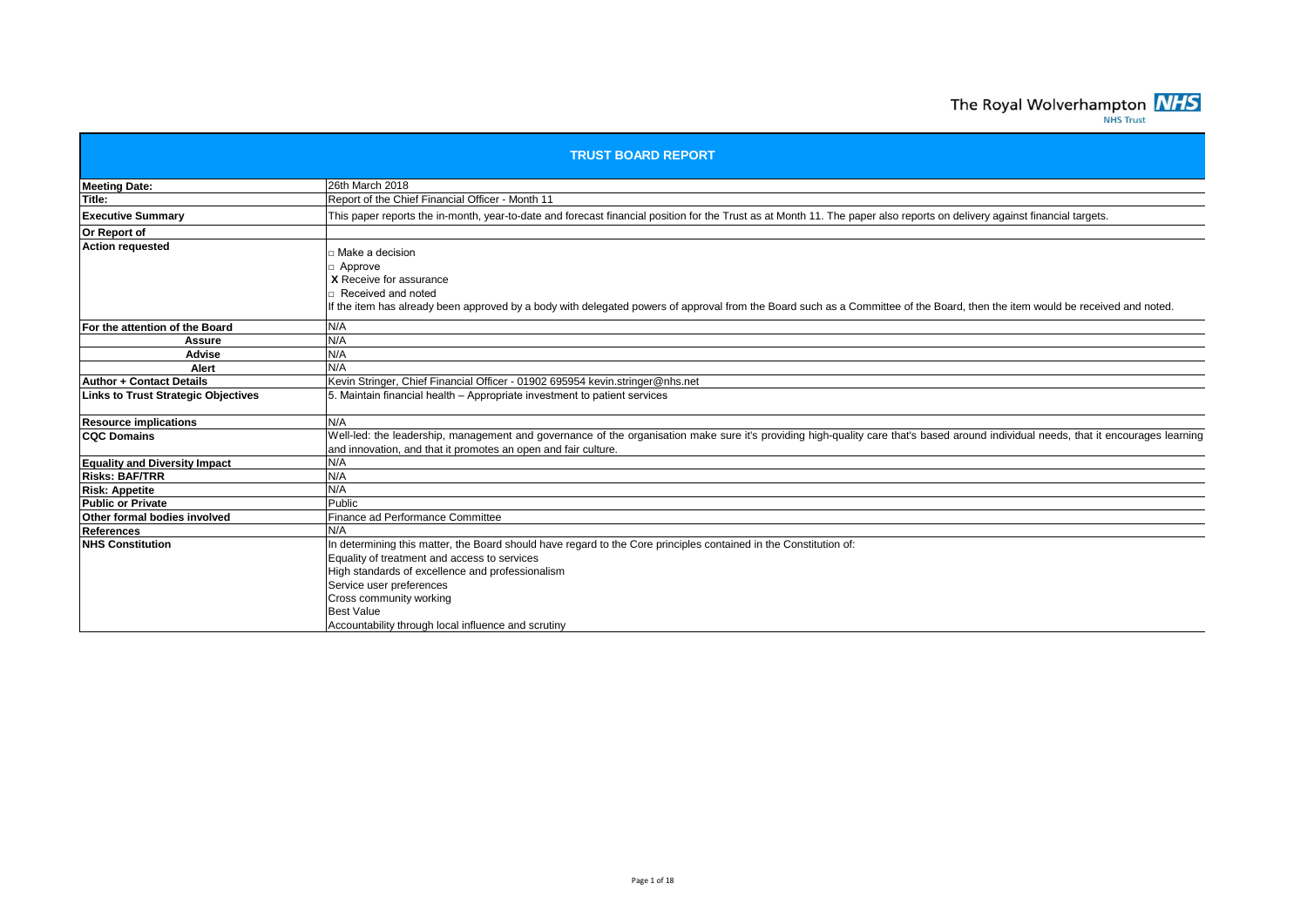# Report of the Chief Financial Officer



Safe & Effective | Kind & Caring | Exceeding Expectation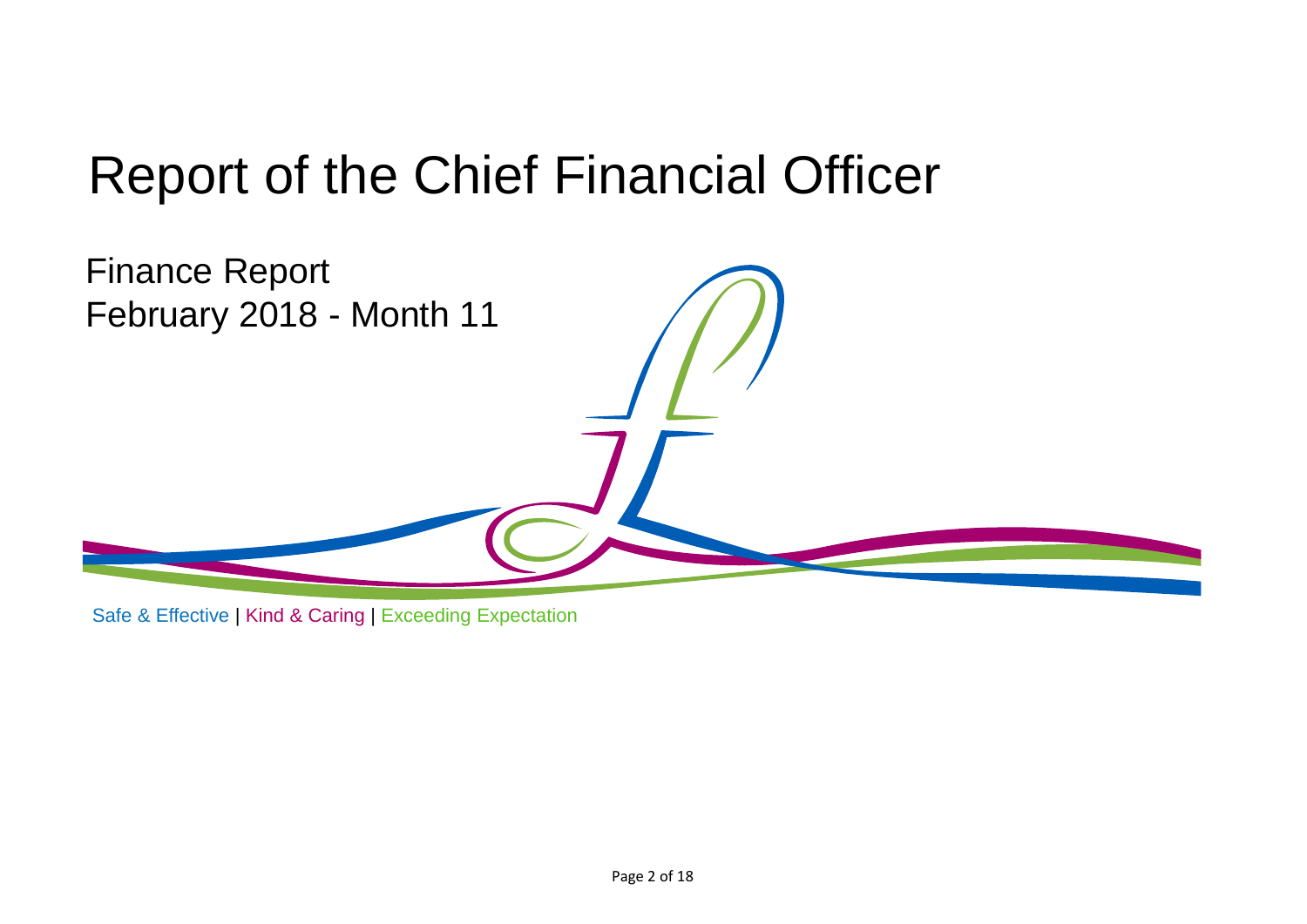#### **Contents**

|                                  | Page      |
|----------------------------------|-----------|
| Summary - Key Messages           | 3         |
| <b>Summary Charts</b>            | $4 - 7$   |
| Cost Improvement Plan            | 8         |
| <b>Financial Targets</b>         | 9         |
| Further Analysis - Pay           | $10 - 11$ |
| <b>Further Analysis - Income</b> | 12        |
| <b>Activity Charts</b>           | $13 - 14$ |

#### Appendices

| Appendix one   | Income and Expenditure Account         |  |
|----------------|----------------------------------------|--|
| Appendix two   | <b>Statement of Financial Position</b> |  |
| Appendix three | Cash Flow                              |  |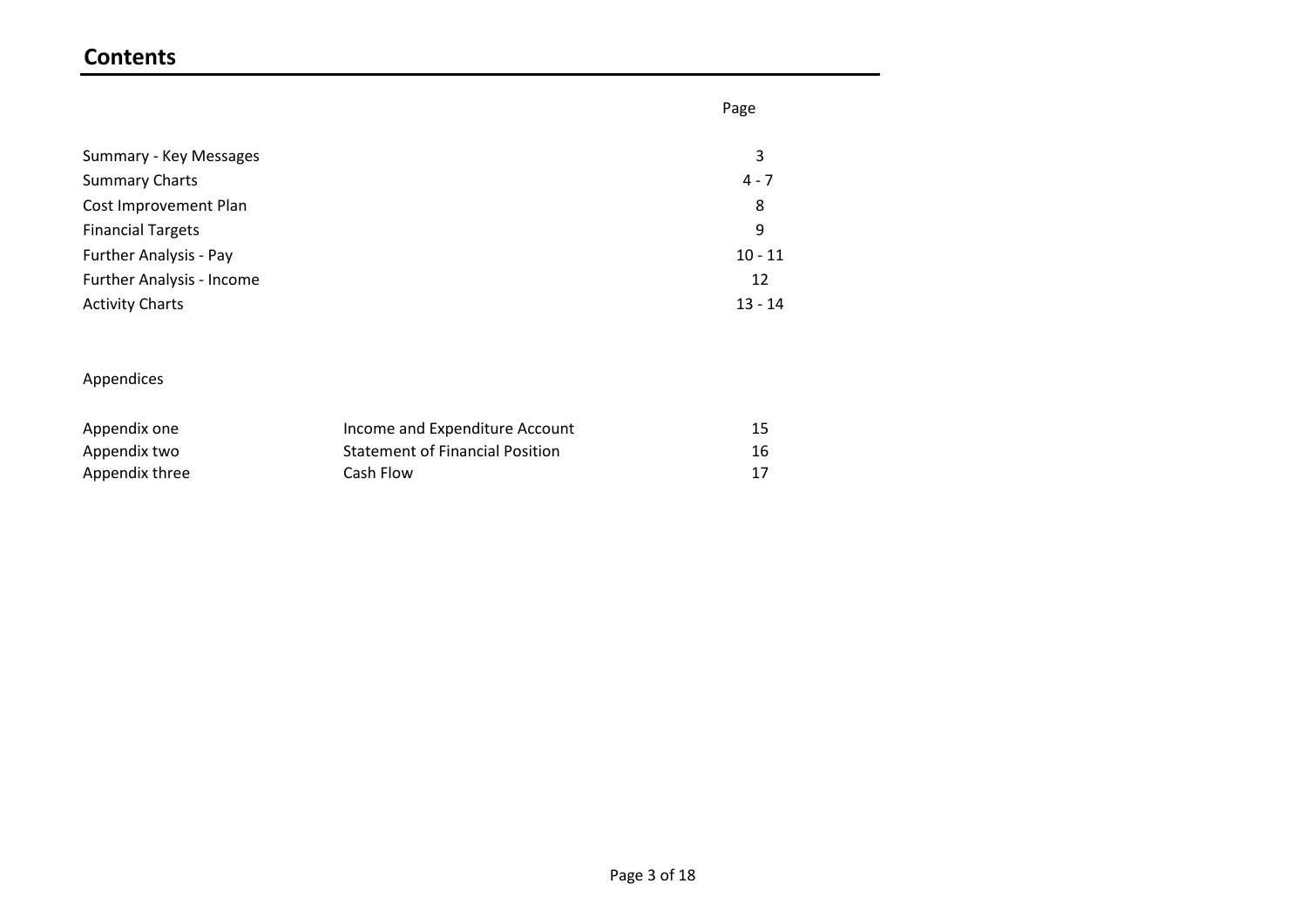#### **Financial**

The reported year to date I&E position (against the internal and NHSI plan\*) is as follows:

**Risks**

|                                   |               | <b>Unachieved</b> | Restated      |             |           |
|-----------------------------------|---------------|-------------------|---------------|-------------|-----------|
|                                   | <b>Target</b> | <b>STF</b>        | <b>Target</b> | Performance | Variancel |
|                                   | (£'000)       | (E'000)           | (E'000)       | (E'000)     | (6000)    |
| Performance against NHSI Month 11 | 8.824         | 3.199             | 5.625         | 2.297       | (3,328)   |
| I&E target performance Month 11   | 15.546        | 3.199             | 12.347        | 2,297       | (10,050)  |

#### **Headlines:**

Financial performance in month 11 was poor in comparison to month 10 with an in-month deficit of £2.6m and a year to date surplus of £2.3m which is £3.3m behind the NHSI plan. However, the in-month position is in-line with the forecast and is an expected deterioration as February is a short month which includes half term.

Patient income was c. £1m adverse to both the plan and forecast which to a degree was offset by a lower than forecast spend on drugs and non-pay. Nevertheless, this is concerning especially as this appears to be driven by winter pressures which have continued into March.

| <b>Financial</b> | There are a number of financial risks that the Trust is actively managing: |  |  |  |  |
|------------------|----------------------------------------------------------------------------|--|--|--|--|
|                  |                                                                            |  |  |  |  |

| - The MSFT transitional income (£6m) has been agreed by the DH, however, the 16/17 year end invoice remains in dispute with host commissioner (£4.8m) awaiting |  |
|----------------------------------------------------------------------------------------------------------------------------------------------------------------|--|
| arbitration.                                                                                                                                                   |  |

- An estimated £6.5m shortfall against the CIP plan which is reflected in the forecast outturn position and is the main driver behind the £6m shortfall against control total. - STF income risk (£4.4m). This is factored into the forecast, however, the main problem with this is the loss of cash that the Trust would otherwise have access to and the subsequent impact on the Trust's financial ratings.

- Agreement with the host commissioner for the re-investment of MRET/ readmissions/ fines and stranded costs. Business cases have been submitted to claim back these funds.

**CIP** In month 11 there has been an under recovery of £1.1m against the in-month CIP plan but the year to date position is CIP achievement of £18.7m against a £23.5m plan. The remaining plan (months 12) is to deliver a further £3.4m but only a further £1.7m has been identified taking the full year CIP forecast to £20.4m. The detail of the forecast is not within this report but can be seen in the FRB report.

The non-delivery of recurrent and cash releasing CIP continues to be an issue and the risk of this moves into the new financial year.

- **Forecast** The Trust is continuing to forecast a £4.3m deficit before STF funding which is an adverse variance to plan of £6m. After the application of STF the outturn position is forecast as a £1.3m surplus.
- **Cash** The Trust had a cash balance of £12.5m as at 28th February 2018 which is £19.2m below the plan. However, despite being below plan, weekly cash monitoring is in place and it is not anticipated that distress financing will be required this financial year.

**Charity** Reported on a quarterly basis.

*Footnote: Unless otherwise stated, in this report I&E variances are against the internal plan whilst performance on the balance sheet and cash flow is only measured against the NHSI plan. \* The phased delivery of the I&E surplus in the NHSI plan is different to the Trust's internal plan which is due to the timing of when each plan was finalised.*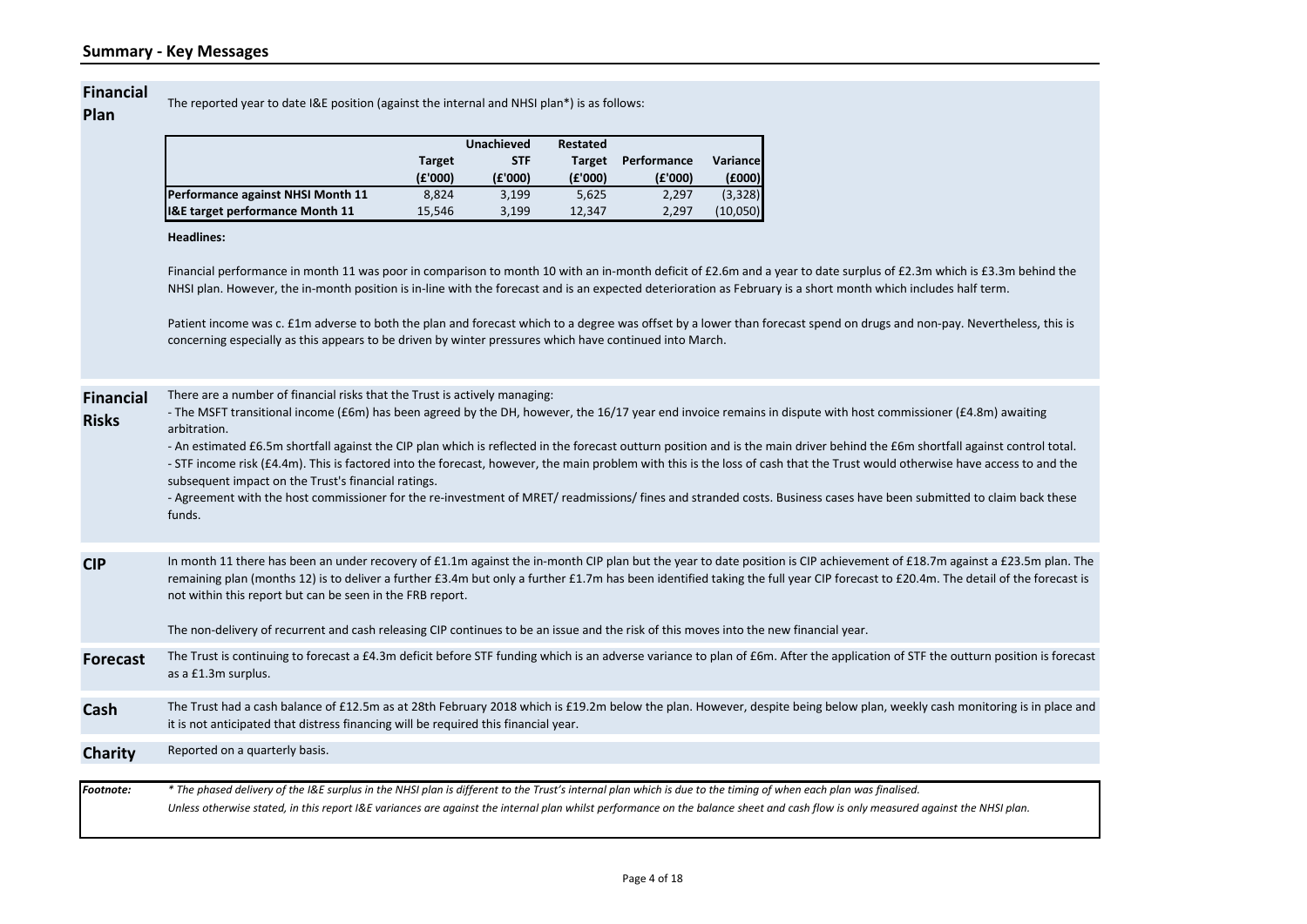#### **Summary Charts - Surplus/ Deficit**

#### **In-Month Net Surplus**



In month eleven the Trust reported an in month deficit of £2.6m, against an inmonth surplus plan of £1m, which is an unfavourable variance of £3.6m

The adverse variance was driven by an under recovery of patient income of  $(E1m)$ offset by an over recovery of £0.5m on other income, unachieved CIP of  $(E1.1m)$ , adverse pay costs of (£0.5m), adverse non pay costs of (£0.4m), unachieved STF (£1.1m).



At the end of month eleven the Trust has a cumulative surplus of £2.3m. This is behind plan for this point of the year but it should be noted that the planned surplus includes STF funding and the year-to-date plan exceeds the annual control total.

The forecast is to end the year with a £1.2m surplus (inclusive of £5.5m STF) which is further deterioration from the month 11 position. This is due to there being no further anticipated one-off benefits to support the position.

However, if CIP performance strengthens over the last month and the Trust does more activity than planned then the Trust may achieve better than the current forecast.

A detailed view of the in-month and year-to-date performance figures can be found in the I&E account in appendix one.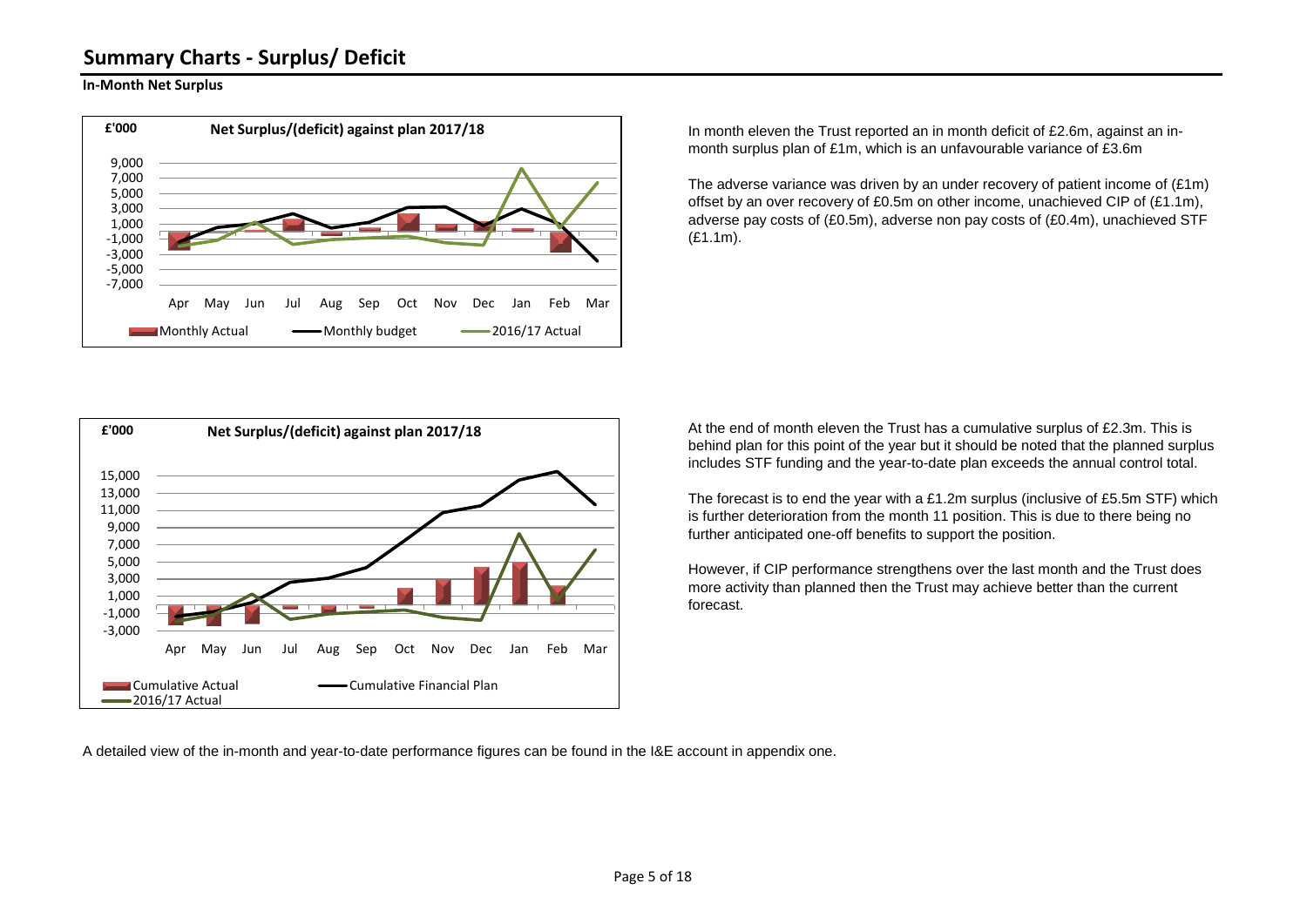#### **Summary Charts - Income**

#### **Patient Income\***



against plan of £1.0m, with a cumulative under-performance of (£2.1m).

In month eleven, patient contract income is showing an under-performance

Further detail on patient income is on page 13.

#### **Other Income (excluding CRN income)**



Other income has under recovered in month eleven by £0.7m.

Income on directorate budgets is exceeding plan in month by £0.2m, education and training income has exceeded plan by £0.2m, however, STF income\*\* is behind plan by (£1.2m) due to undelivered A&E targets and the financial plan not being achieved.

#### *Footnote:*

*\* There will be budgetary adjustments made every month to fund variances on pass through items such as drugs and devices. Budgetary adjustments will also be made in relation to contract variations that are made in year.*

*\*\* The STF budget is phased with 15% in Q1, 20% in Q2, 30% in Q3 and 35% in Q4. This has been profiled equally across each month of the relevant quarter and is in line with the achievement of STF. The STF achievement is split against finance and performance elements, with finance being 70% and A&E performance being 30%.*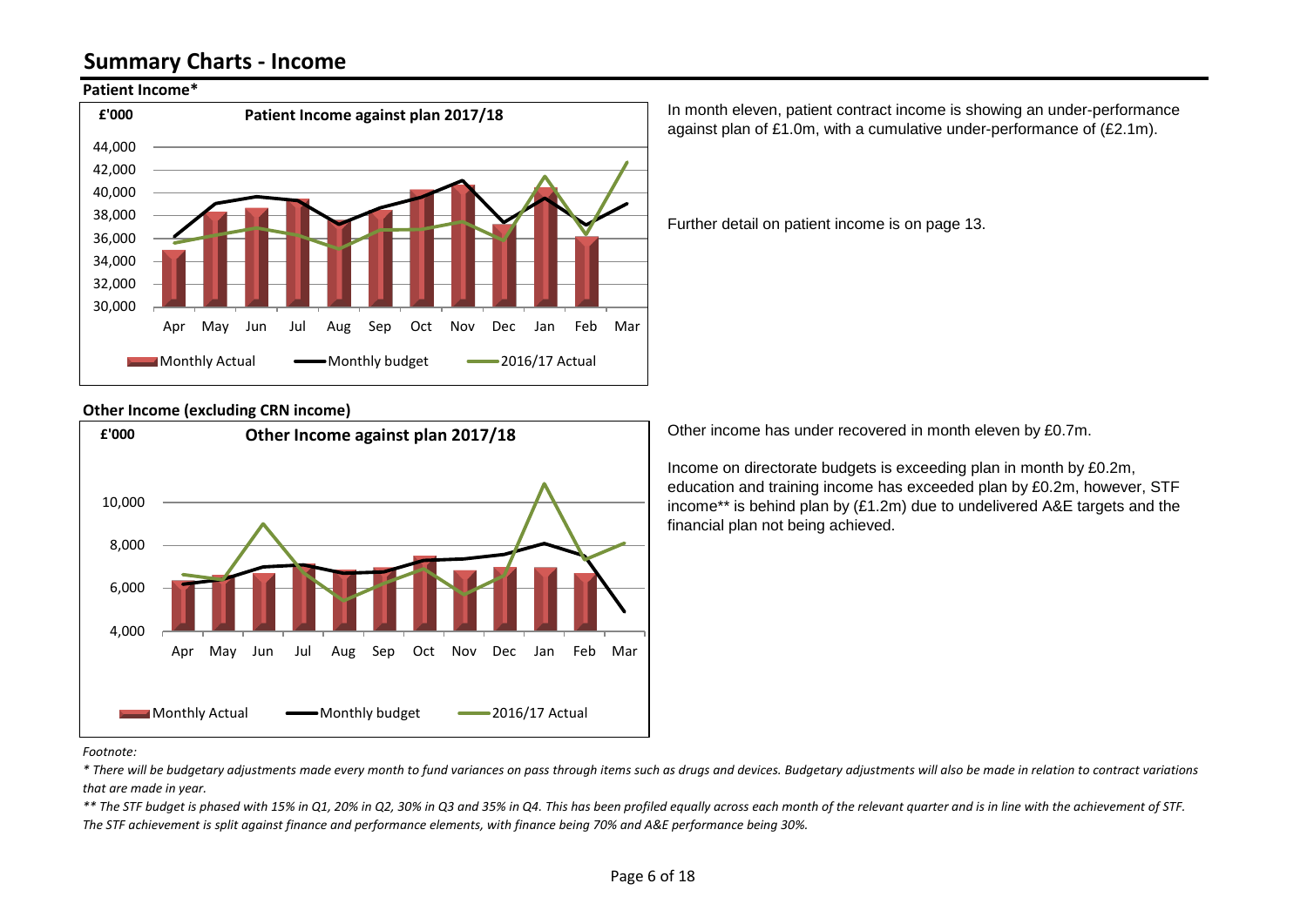



**Non-pay**





Pay costs are overspent in month by £0.5m against plan.

- Division 1 is overspent by £7k

- Division 2 is overspent by £406k
- Primary care is overspent by £135k.
- Estate, facilities and corporate are underspent by £77k.

Division 2 is overspent mainly due to the use of temporary forms of staffing (agency, bank and WLI) in acute medicine, care of the elderly, ED and neurology.

Non Pay is overspent by £0.3m in month.

- Division 1 is showing an underspend of £0.3m
- Division 2 is breakeven.
- Estates, corporate and primary care are breakeven.

- Trust wide £0.5m adverse position due to a budget transfer from non pay to Division 1 CIP as a result of a one of credit note for £496k which is due to a previous overcharge over a period of time and bad debts of £0.1m.

Drugs are underspent by £48k overspent in month.

- Division 1 is £53k underspent

- Division 2 is £11k overspent in month

- Estate, facilities and corporate are £6k underspent.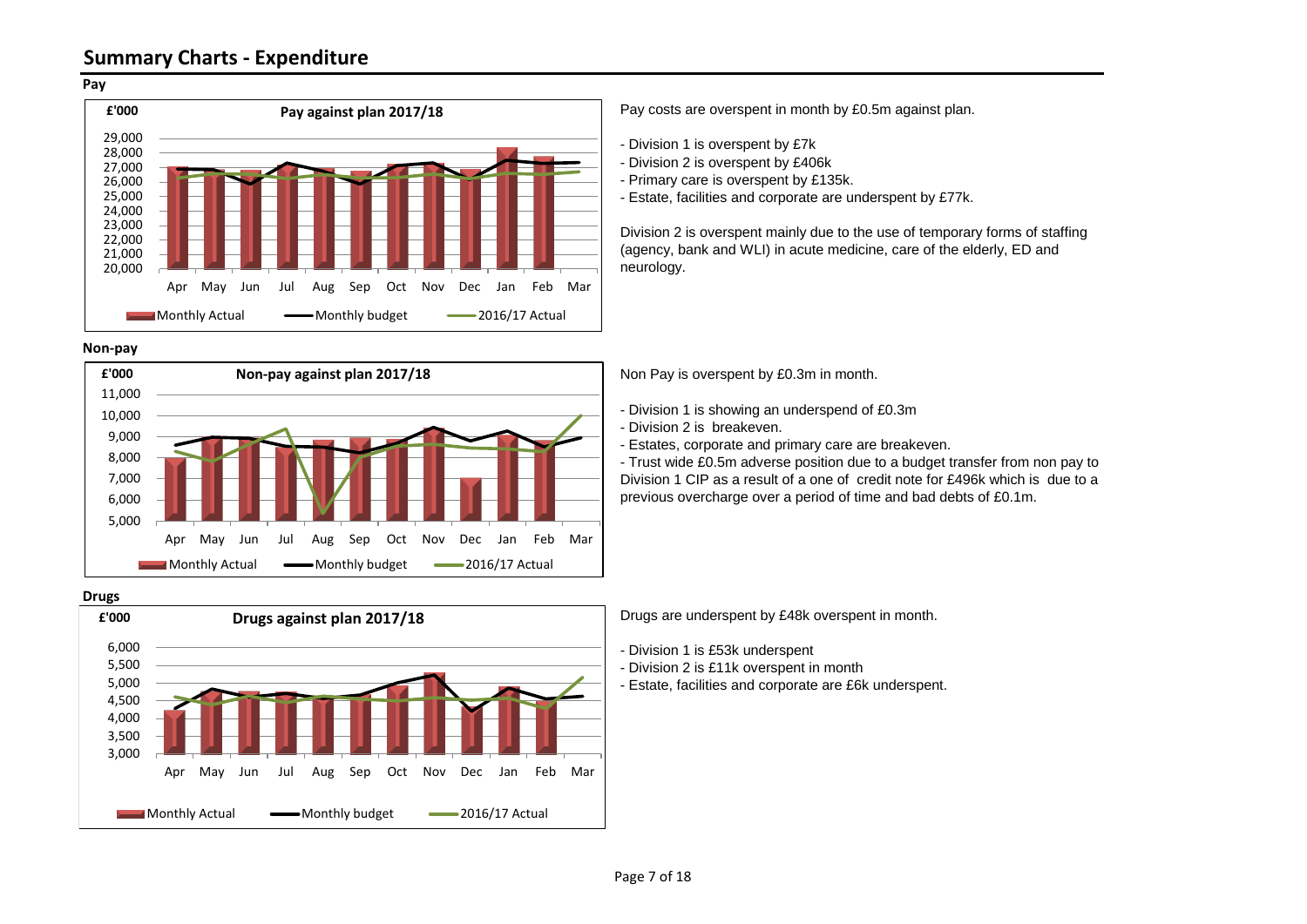#### **Cash**



**Capital**



**Cumulative capital**



The cash balance as at 28th February 2018 is £12.5m and the cumulative position is £19.2m below the NHSI plan at month 11.

YTD adverse variance against plan is driven by a number of factors. The Trust had an improved opening cash position of £5.5m, this was mainly due to a greater than planned capital creditors balance. There has then been an in year movement against cash plan for capital of £7.6m, of which a significant amount relates to the settlement of 16/17 capital creditors. Additionally in year there is a £14.2m increase in receivables cash movement, adverse operating surplus cash movement £6.4m, netted of by a £2.9m decrease in payables cash movement. Details are shown in Appendix 3.

Capital expenditure as at 28th February 2018, including PFI & finance leases, is £14.6m against a revised plan of £16.5m. (NHSI plan remains at original year to date plan of £12.1m).

The required capital resource limit, (CRL) is now forecast to be £20m; an increase of £2m compared to NHSI plan of £18m. The increase is made up of PFI equipment brought forward, £0.4m, an increase of £0.3m due to the pressure on the Trust's capital programme, £0.9m in respect of approved central funding for A&E Streaming (AEC & Frailties) and £0.4m approved central funding for WiFi secondary care. The Trust is using working capital to fund the increase that is not centrally funded.

The forecast CRL figure is made up of estates development programmed spend of £18.6m and PFI additions of £1.4m. In addition to the estates development is planned charitable funding of £0.2m for donated medical equipment.

Further detail on capital performance and plan is provided in the report of the Head of Estates Development, presented to the Finance and Performance Committee.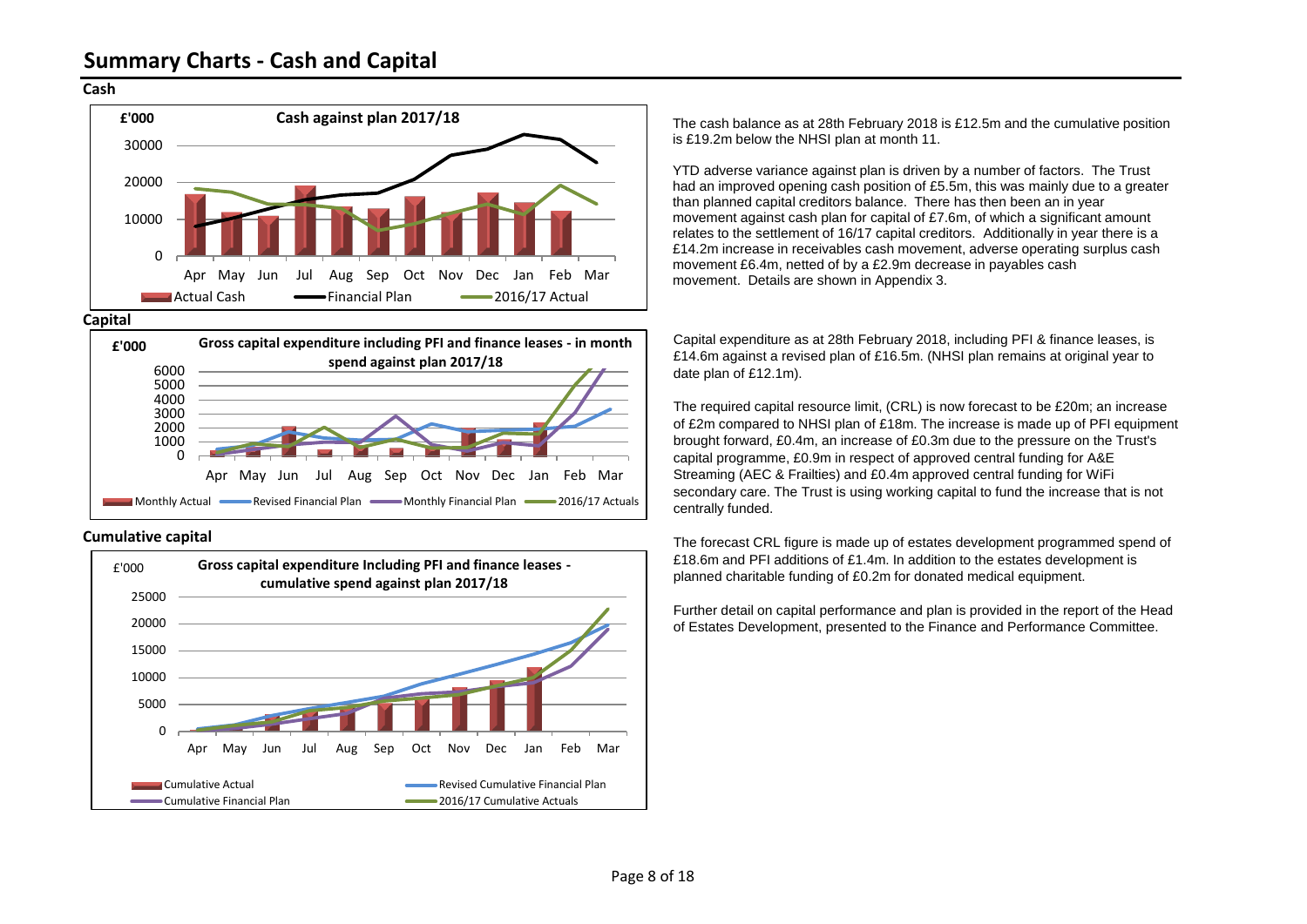#### **Annual Plan**

The cost improvement plan target for the year is £26.9m. The table below shows what has been identified and delivered to date and how much is outstanding:

| <b>CIP MONITORING</b>           |                    | 2017/18                                 |        |                      |        |                 |            |             |  |  |
|---------------------------------|--------------------|-----------------------------------------|--------|----------------------|--------|-----------------|------------|-------------|--|--|
|                                 | <b>Annual Plan</b> | <b>Blue (withdrawn</b><br>from budgets) |        | element<br>withdrawn |        |                 |            |             |  |  |
|                                 |                    |                                         | Total  | Green                | Yellow | Amber           | <b>Red</b> | from budget |  |  |
| <b>2017/18 Schemes</b>          | £000               | £000                                    | £000   | £000                 | £000   | £000            | £000       | £000        |  |  |
| Corporate                       | 1,922              | 1.967                                   | (45)   | 24                   |        |                 | (69)       | 1,395       |  |  |
| Division 1                      | 13,478             | 9,355                                   | 4,123  |                      | 801    | 0               | 3,321      | 5,833       |  |  |
| Division 2                      | 8,832              | 7,137                                   | 1,695  |                      | 16     | 0               | 1,677.     | 5,360       |  |  |
| <b>Estates &amp; Facilities</b> | 2,668              | 1,038                                   | 1.630  | 58                   |        | 0               | 1,572      | 766         |  |  |
| Total 2017/18 Schemes           | 26,900             | 19,497                                  | 7,403  | 84                   | 817    | 0               | 6,501      | 13,354      |  |  |
|                                 |                    |                                         |        |                      |        |                 |            |             |  |  |
| <b>Recurrent (FYE)</b>          | 26,900             | 7,782                                   | 19,118 | 25                   | 616    | 38 <sup>l</sup> | 18,438     |             |  |  |

- To date, £19.5m of annual budgets have been removed which is an overall achievement of 72% of the annual target, with £7.8m being the recurrent full year effect.

#### **Year-to-Date Delivery**

The charts below show the in-month and cumulative delivery of CIP against the month-on-month plan:



- At month eleven, the Trust has achieved £18.7m of CIP savings, compared to a plan of £23.5m which is an achievement of 80% of the year to date target. However, it should be noted that the spikes in CIP delivery in months three, six and nine are in the main due to the removal of underspent budgets on a non-recurrent basis.

- The Trust has profiled its CIP internally to achieve 7% in Q1, 22% in Q2, 33% in Q3 and 38% in Q4.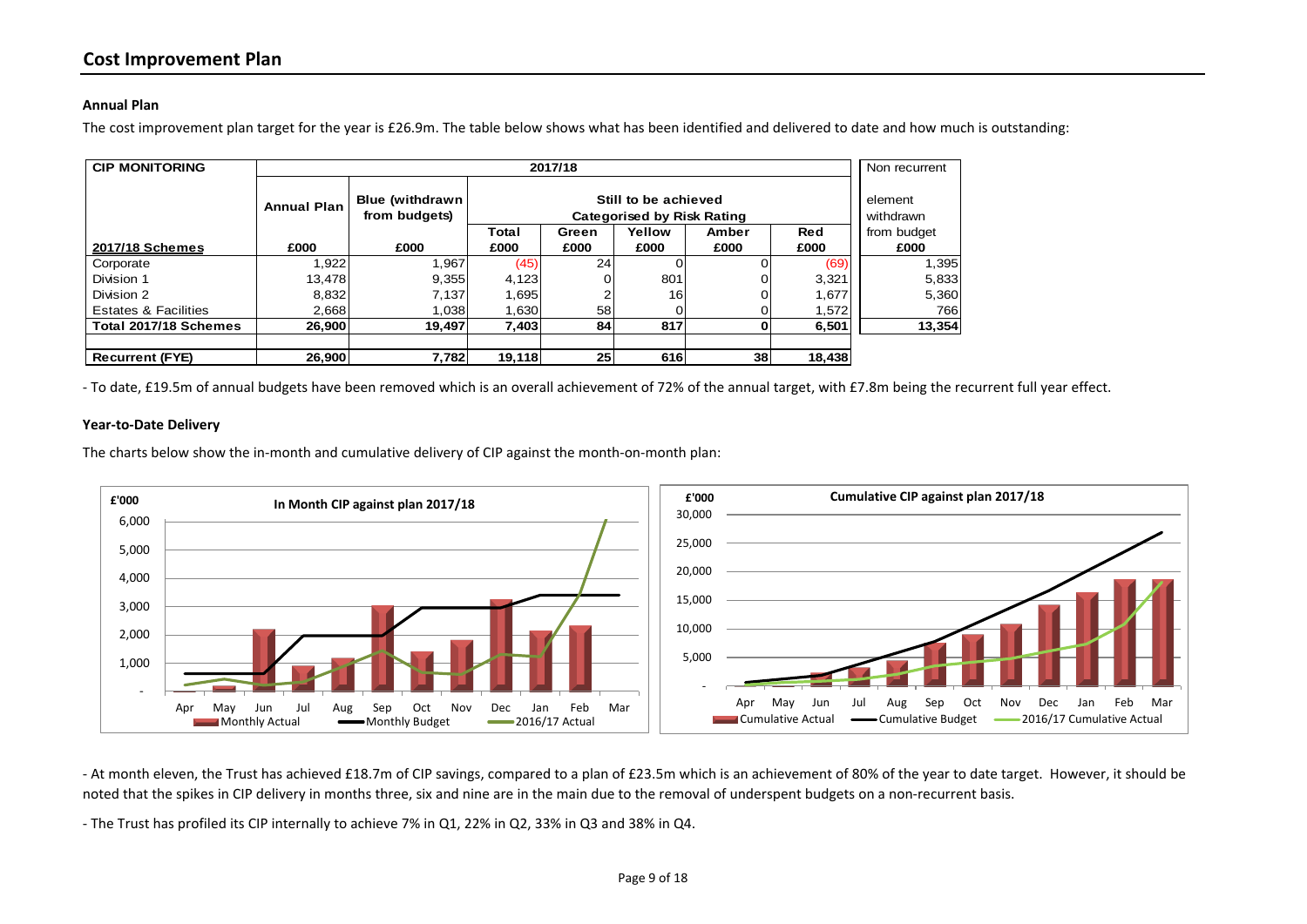#### **Financial Targets**

#### **1) Single Oversight Framework**

With the submission of a revised forecast outturn the forecast achievement has deteriorated in both the I&E margin metric and the I&E margin: distance from plan metric.

|                                          |           |             | <b>Annual Plan</b> |             | <b>YTD achievement</b> | <b>Forecast achievement</b> |                |                                                                                                       |
|------------------------------------------|-----------|-------------|--------------------|-------------|------------------------|-----------------------------|----------------|-------------------------------------------------------------------------------------------------------|
|                                          | Measure   | Performance | Rating             | Performance | Rating                 | Performance                 |                | Rating Definitions:                                                                                   |
| <b>Capital Service Cover rating</b>      | Multiples | 2.805       |                    | 2.129       | $\overline{2}$         | 2.006                       | $\overline{2}$ | Degree to which the provider generated income covers its financial<br>obligations.                    |
| <b>Liquidity rating</b>                  | Days      | $-6.154$    | $\overline{2}$     | $-7.884$    | з                      | $-10.228$                   | 3              | Cash plus trade debtors less trade creditors expressed as days of<br>current year operating expenses. |
| <b>I&amp;E</b> margin                    | %         | 2.1%        |                    | 0.5%        | $\overline{2}$         | 0.2%                        | $\overline{2}$ | 1&E surplus or deficit/ total revenue.                                                                |
| I&E margin: distance from financial plan | %         | $0\%$       |                    | $-1%$       | з                      | $-2%$                       | 3              | Year to date actual I&E surplus or deficit/ year to date planned I&E<br>surplus or deficit.           |
| <b>Agency rating</b>                     | %         | 42.9%       | 3                  | $-1.4%$     |                        | $-1.8%$                     |                | Distance from provider's agency cap.                                                                  |
| <b>Overrides</b>                         |           |             | None               | $0.0\%$     | None                   |                             | None           |                                                                                                       |
| Overall risk rating after any overrides  |           |             | $\overline{2}$     | 0           | $\bullet$              |                             | 2 <sup>1</sup> |                                                                                                       |

#### **2) Performance Against Financial Limits**

#### **The performance against financial limits is set out below: Surplus/ (deficit) compared to NHSI plan and the internal plan:**

|                                          | Target<br>(£'000) | Performance<br>(£'000) | <b>RAG</b>   |                          |
|------------------------------------------|-------------------|------------------------|--------------|--------------------------|
| I&E target performance Month 11          | 12.347            | 2.297 RED              |              |                          |
| Performance against NHSI target Month 11 | 5.625             |                        | 2.297 AMBER  |                          |
| CIP Target Month 11                      | 23.484            |                        | 18.689 AMBER |                          |
| Capital Resource Limit (annual)          | 19.988            | 19.988 GREEN           |              | $\overline{\phantom{a}}$ |
| External Financing Limit (annual)        | 19.041            | $(10,315)$ TBC         |              | **                       |
| Capital Cost Absorption Rate (annual)    | 3.5%              |                        | 3.5% GREEN   |                          |

Note: Limits reports are awaited to confirm CRL and EFL in 17/18 plan.

\* Variances reported to NHSI in year are not considered to be an issue.

\*\* A reconciliation of the EFL has been sent to the NHSI technical team and the Trust is expecting further advise on this before year end.

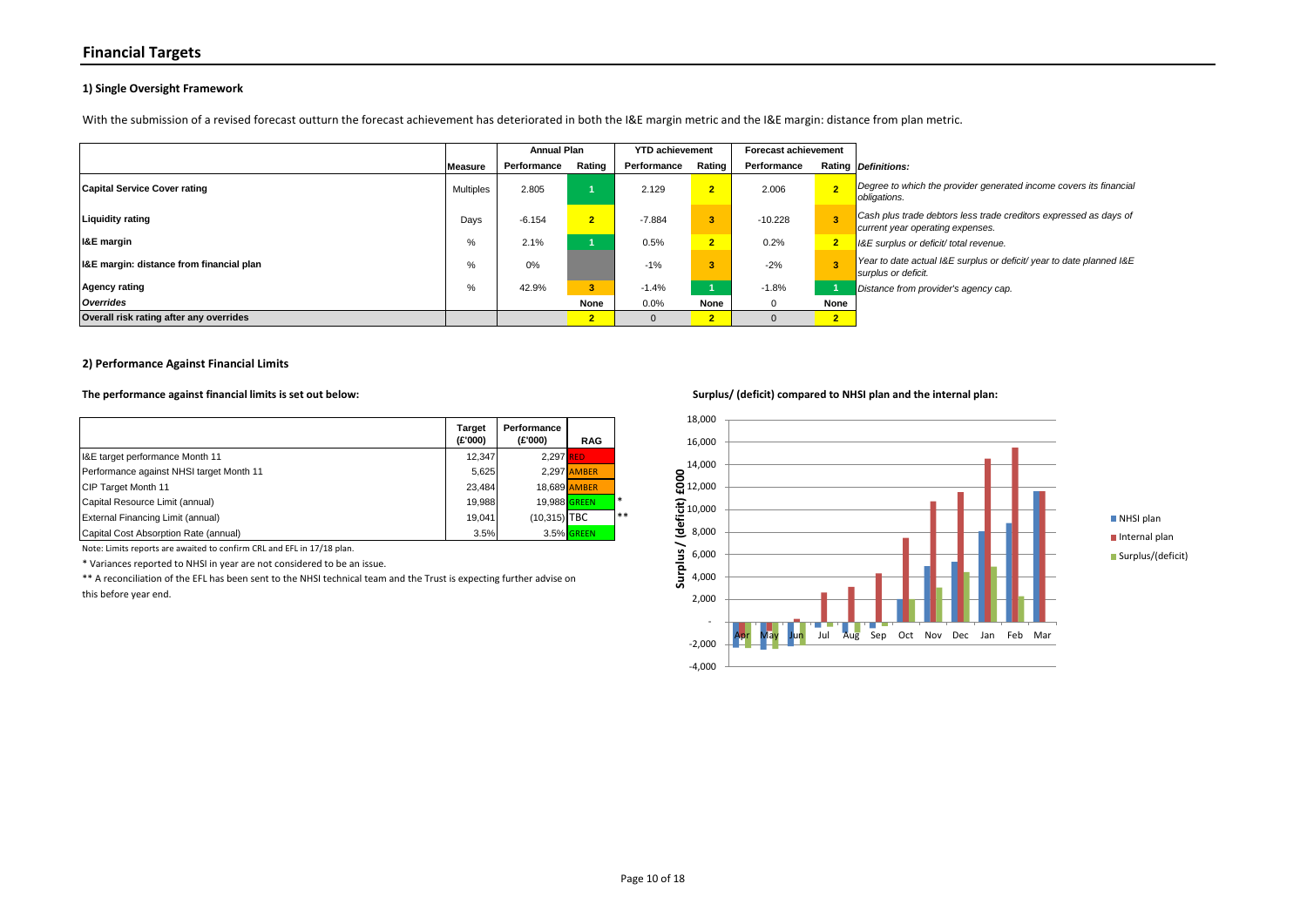#### **Further Analysis - Pay**

#### **WTE**



#### **Agency**



#### **Locum**



In month eleven there are 7,661 WTEs in post, against a plan of 7,947 WTE, which is an increase of 78 from month ten.

There were 149 WTE vacant posts in Division 1 and 27 WTE vacant in Division 2. Estates and facilities has 82 WTE vacant and corporate has 28 WTF vacant

In month eleven agency expenditure of £729k was incurred which is a £91k decrease compared to month ten.

The key areas of spend were emergency services group (£237k),orthopaedics (£100k),critical care (£29k), general surgery (£9k), rehab & ambulatory (£65k), cardiothoracic (£40k), children's services (£41k),radiology (£21k), and Obs & Gynae (£44k) and Vertical Integration (£56k).

NHSI have increased the Trust's agency cap from £10.2m to £10.9m to take account of the GP locum costs that are being incurred in the primary care directorate. the Trust is forecasting to be within the agency cap.

In month eleven locum expenditure was £298k, an increase of £148k from month ten.

The in month expenditure mainly occurred in Oncology & Haematology (£63k), Emergency Services (£42k), Rehab & Ambulatory (£24k), Medical Services (£21k), General Surgery (£31k), and Ophthalmology (£17k).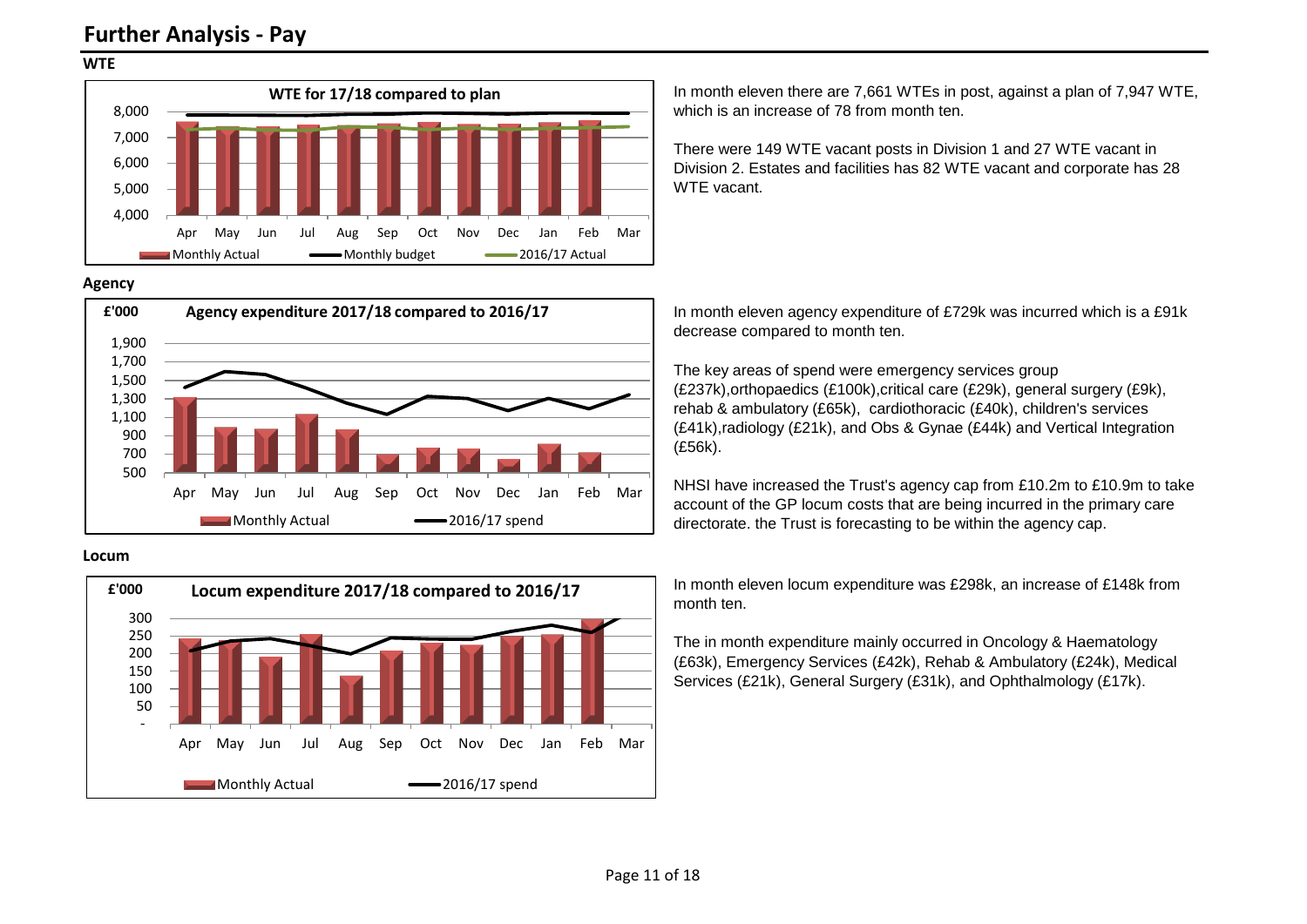### **Further Analysis - Pay (2)**

#### **Bank**



In month eleven bank expenditure was £758k, which was £41k higher than month ten expenditure.

The main areas of expenditure are: Medical Services (£127k), Hotel Services (£147k), Emergency Services (£66k), Rehab & Ambulatory (£88k), General Surgery (£63k), Obstetrics & Gynaecology (£27k) and Orthopaedics (£34k).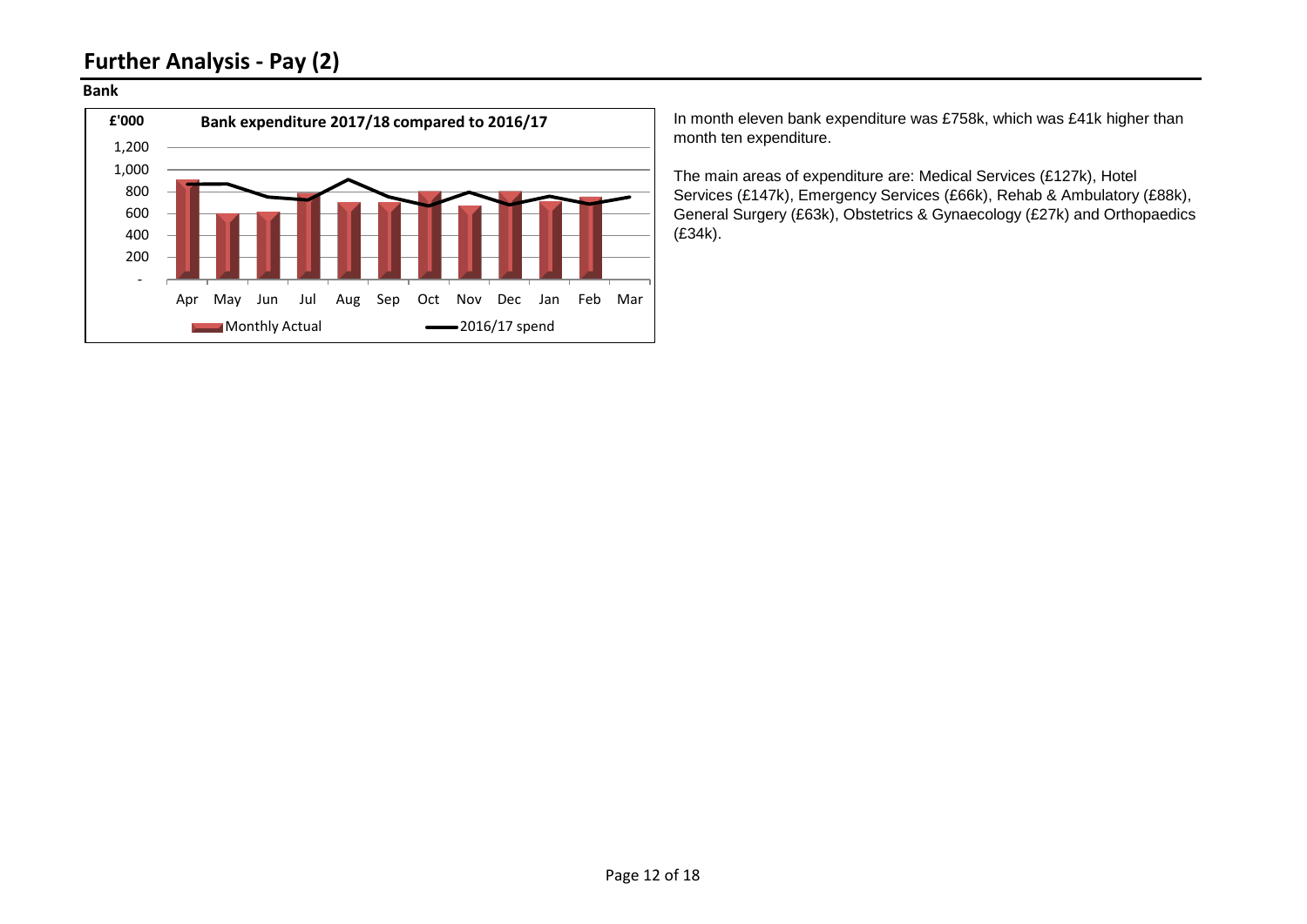Patient income is showing an under performance of (£2.1m) less than plan, (£983k) under performance in-month.

| <b>Directorate</b>                    | Month 11<br><b>YTD Plan</b><br>£000's | Month 11<br><b>YTD Actual</b><br>£000's | Month 11<br><b>YTD</b><br><b>Variance to</b><br>Plan £000's | In Month<br><b>Movement</b><br>to Plan<br>£000's |
|---------------------------------------|---------------------------------------|-----------------------------------------|-------------------------------------------------------------|--------------------------------------------------|
| Cardiology                            | 21,724                                | 22,086                                  | 361                                                         | (161)                                            |
| Cardiothoracic Surgery                | 13,172                                | 12,509                                  | (663)                                                       | (343)                                            |
| <b>Childrens Services</b>             | 25,757                                | 25,458                                  | (299)                                                       | (89)                                             |
| <b>Critical Care</b>                  | 9,588                                 | 9,458                                   | (130)                                                       | (81)                                             |
| Obstetrics & Gynaecology              | 31,508                                | 31,409                                  | (99)                                                        | (132)                                            |
| Ophthalmology                         | 13,938                                | 13,822                                  | (116)                                                       | 83                                               |
| Orthopaedics                          | 29,958                                | 30,974                                  | 1,016                                                       | 75                                               |
| Variance of 5 Remaining Directorates  | 54,157                                | 54,201                                  | 43                                                          | 55                                               |
| <b>Division 1 Total</b>               | 199,802                               | 199,917                                 | 115                                                         | (593)                                            |
| Care of the Elderly                   | 12.906                                | 11,997                                  | (909)                                                       | (2)                                              |
| Clinical Haematology                  | 6,824                                 | 6,032                                   | (792)                                                       | (112)                                            |
| <b>Emergency Department</b>           | 24,585                                | 24,200                                  | (385)                                                       | 107                                              |
| <b>General Medicine</b>               | 4,220                                 | 4,836                                   | 616                                                         | 154                                              |
| Oncology                              | 23,742                                | 24,497                                  | 755                                                         | 227                                              |
| Respiratory                           | 12.604                                | 13,293                                  | 690                                                         | 161                                              |
| Variance of 18 Remaining Directorates | 88,910                                | 87,696                                  | (1, 213)                                                    | (128)                                            |
| <b>Division 2 Total</b>               | 173,790                               | 172,552                                 | (1, 238)                                                    | 407                                              |
| <b>Estates &amp; Facilities Total</b> | 360                                   | 259                                     | (102)                                                       | (14)                                             |
| <b>Nursing Directorate Total</b>      | 1,305                                 | 1,299                                   | (6)                                                         | $\bf{0}$                                         |
| <b>Trust Wide Total</b>               | 49,752                                | 48,905                                  | (847)                                                       | (783)                                            |
| <b>OVERALL Patient Income Total</b>   | 425.010                               | 422,932                                 | (2,079)                                                     | (983)                                            |

The table below sets out the directorates with significant variances\* to plan with accompanying narrative.

*\* Significant Variances of +/- £70k in Month or a cumulative total of +/-£70k per month (e.g. +/- £350k at Month 5)*

**M11 Significant Variances to Plan\* Cardiology:** The devices pass through income is under performing by (£137k) this is due to the devices now being procured through the National Procurement process at a zero cost. There is a corresponding under spend within Cardiology Non Pay. **Cardiothoracic Surgery:** The main driver of underperformance in February is Non-Elective spells (28) at (£201k), there has also been an under performance in Elective activity at (£134k). **Children's Services:** The Non Elective activity has underperformed by (138) spells at (£138k). This is off set by over performance in outpatient activity. **Critical Care:** The Critical Care Bed days have under performed by (91) days at (£99k). This is off set by an over performance within Pain Management. **Obstetrics & Gynaecology:** The Elective activity has under performed by (51) spells at (£108k). Outpatient (£18k) and Non Elective (21k) are also showing an under performance in February. **Ophthalmology:** The over performance for Ophthalmology continues to be Day Cases over performing by 98 cases at £98k in the month. **Orthopaedics:** The year to date variance in Orthopaedics is a favourable £1,016k. The in month over performance of £75k relates mainly to Day Case activity being 78 above plan at £148k. This is off set by a (£46k) underperformance across Inpatients and a (£15k) underperformance across outpatients. **Care of the Elderly:** The cumulative over performance is (£909k) with the in month performance being on plan. The cumulative underperformance all relates to Non Elective activity. **Clinical Haematology:** The Day Case activity is under by (115) cases at (£73k) below the plan. Elective activity is below the plan as well by (7) cases, (£21k). **Emergency Department:** The A&E attendances are 92 attendances above plan in February. The in month over performance relates to Non Elective activity off set by an under performance within the Clinical Decisions Unit. **General Medicine:** The Non Elective activity is 40 spells over the plan for February, which equates to £149k. **Oncology:** Fractions continue to over perform in February by 608 at £118k. Inpatient activity is £56k above plan, Day Cases activity is £35k above plan and Outpatients are also above plan by £18k.

**Respiratory:** Outpatient activity is 480 appointments above plan at £85k. Non Elective activity is also above plan by £56k.

**Trust Wide Total:** This section includes an element of the additional Winter Funding allocation as announced in the Chancellors budget. The section includes deduction for fines, readmissions and data reconciliation. CQUIN is also included within this line.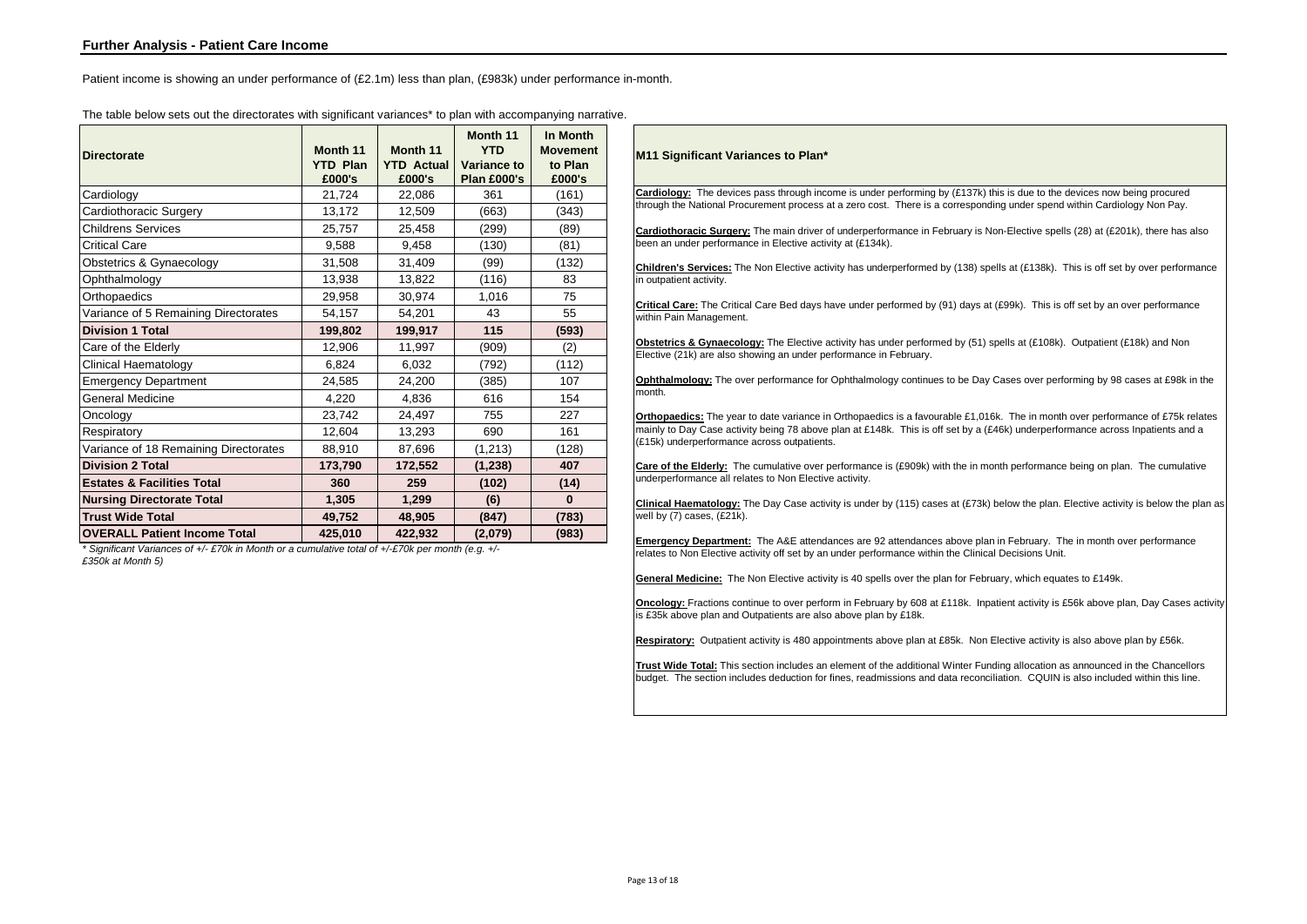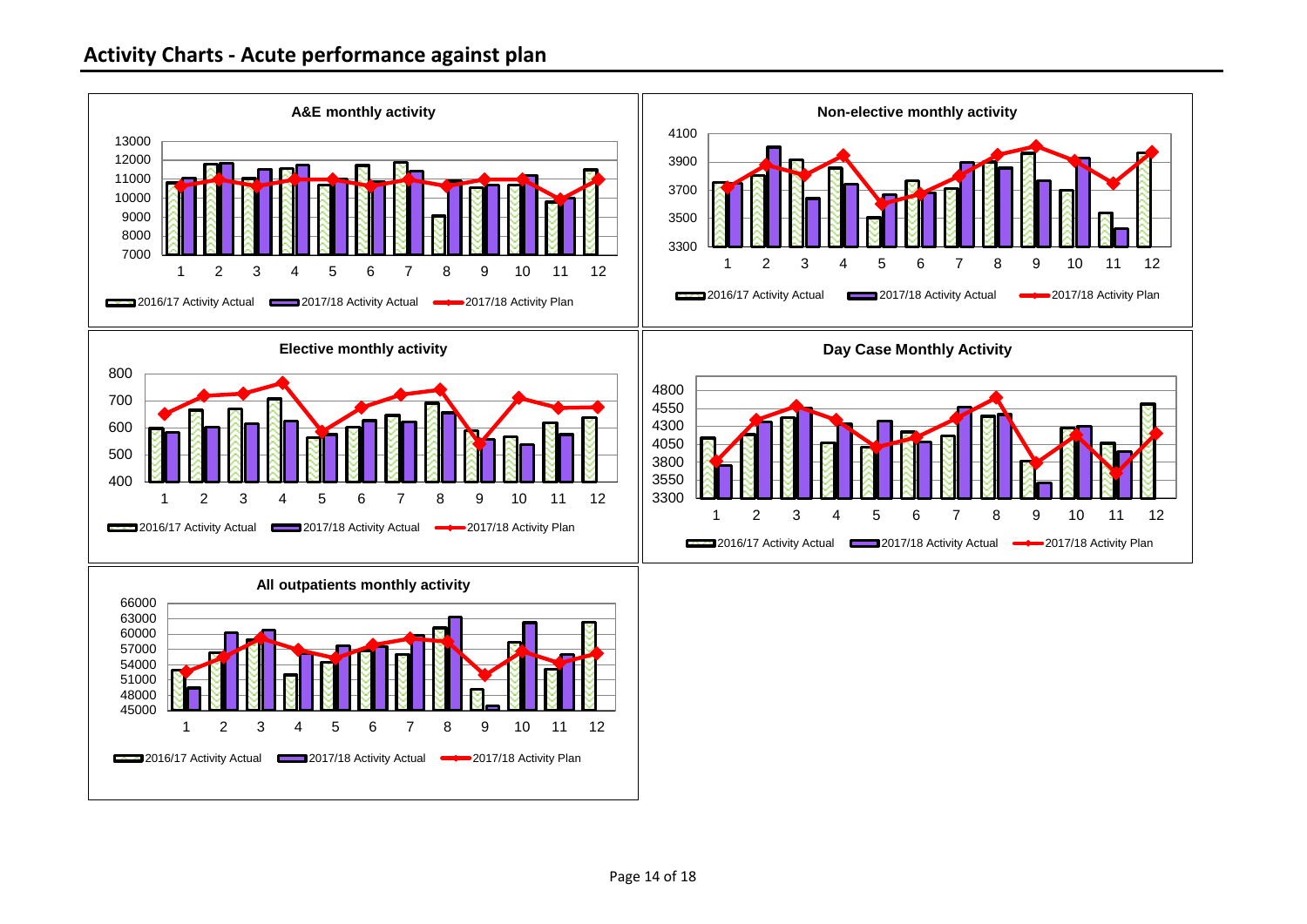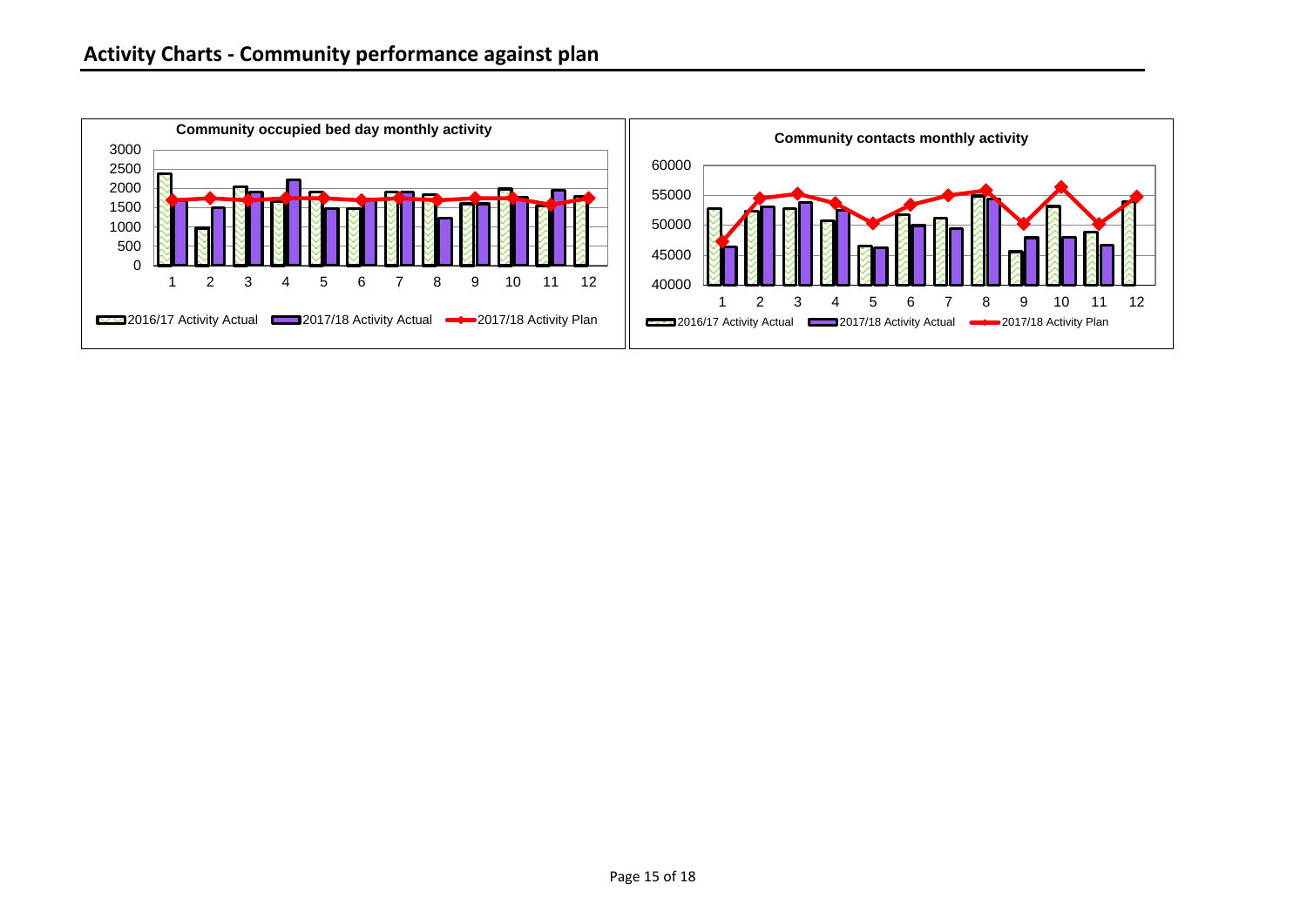#### **Income and Expenditure Account**

|                   | February 2018 - Month 11 |                                |                 |                                                                                            |                      |                 |                                    |                       |  |
|-------------------|--------------------------|--------------------------------|-----------------|--------------------------------------------------------------------------------------------|----------------------|-----------------|------------------------------------|-----------------------|--|
|                   |                          |                                |                 | <b>Adverse in (brackets)</b>                                                               |                      |                 |                                    |                       |  |
| 2016/17 Actual to | <b>Current</b>           | <b>Current</b>                 | <b>Current</b>  |                                                                                            | <b>Annual Budget</b> |                 | <b>Plan to Date</b> Actual to Date | Variance to           |  |
| date              |                          | <b>Month Plan Month Actual</b> | <b>Month</b>    |                                                                                            |                      |                 |                                    | <b>Date</b>           |  |
|                   |                          |                                | <b>Variance</b> |                                                                                            |                      |                 |                                    |                       |  |
| £'000             | £'000                    | £'000                          | £'000           |                                                                                            | £'000                | £'000           | £'000                              | £'000                 |  |
|                   |                          |                                |                 |                                                                                            |                      |                 |                                    |                       |  |
|                   |                          |                                |                 | Income                                                                                     |                      |                 |                                    |                       |  |
| 404,884           | 37,199                   | 36,216                         | (983)           | <b>Patient Activity Income</b>                                                             | 464,072              | 425,010         | 422,932                            | (2,079)               |  |
|                   | $\Omega$                 | $\Omega$                       | (0)             | Patient Activity Contingency **                                                            | (2,400)              | 0               | $\Omega$                           |                       |  |
| 1,205             | 96                       | 175                            | 79              | Other Patient Care Income                                                                  | 1,154                | 1,058           | 1,558                              | 500                   |  |
| 14,339            | 1,119                    | 1,286                          |                 | 167 Education, Training & Research Income                                                  | 15,558               | 14,480          | 14,393                             | (87)                  |  |
| 26,617            | 2,239                    | 2,239                          | (0)             | <b>CRN: West Midlands</b>                                                                  | 27,383               | 24,887          | 24,887                             | (0)                   |  |
| 980               | 10                       | 11                             | $\Omega$        | Non Patient Care Other Income                                                              | 315                  | 265             | 158                                | (106)                 |  |
| 915               | 75                       | 61                             | (14)            | <b>Private Patient Income</b>                                                              | 1,026                | 963             | 996                                | 33                    |  |
| 25,269            | 2,823                    | 2,943                          | 120             | Income on Directorate Budgets                                                              | 30,038               | 27,673          | 28,232                             | 559                   |  |
| 474.209           | 43,561                   | 42,931                         | (630)           | <b>Total Income</b>                                                                        | 537,146              | 494,336         | 493,156                            | (1, 180)              |  |
|                   |                          |                                |                 |                                                                                            |                      |                 |                                    |                       |  |
|                   |                          |                                |                 | <b>Expenditure</b>                                                                         |                      |                 |                                    |                       |  |
| (290, 768)        | (27, 297)                | (27, 778)                      |                 | (482) Directorate Expenditure Budgets - Pay                                                | (322, 434)           | (295,068)       | (299, 620)                         | (4, 552)              |  |
| (89, 285)         | (8,520)                  | (8, 857)                       |                 | (337) Directorate Expenditure Budgets - Non Pay                                            | (105, 483)           | (96, 531)       | (95, 811)                          | 720                   |  |
| (49, 754)         | (4, 554)                 | (4,507)                        | 48              | Directorate Expenditure Budgets - Drugs                                                    | (56, 149)            | (51, 521)       | (51, 949)                          | (428)                 |  |
| (26, 617)         | (2,239)                  | (2, 239)                       | (0)             | <b>CRN: West Midlands</b>                                                                  | (27, 383)            | (24, 887)       | (24, 887)                          | (0)                   |  |
|                   | 236                      | 0                              |                 | (236) Activity Changes/Service Dev./Cost Pressures Reserves                                | (1, 844)             | (448)           | $\Omega$                           | 448                   |  |
|                   | (112)                    | $\Omega$                       |                 | 112 Inflation and Contingency Reserves                                                     | (2,807)              | 467             | $\Omega$                           | (467)                 |  |
|                   | 1,078                    | $\Omega$                       | (1,078)         | <b>Cost Improvement Savings</b>                                                            | 7,403                | 4,801           | $\Omega$                           | (4, 801)              |  |
| (456, 424)        | (41, 409)                | (43, 381)                      | (1, 972)        | <b>Total Expenditure</b>                                                                   | (508, 696)           | (463, 186)      | (472, 267)                         | (9,081)               |  |
|                   |                          |                                |                 |                                                                                            |                      |                 |                                    |                       |  |
| 17,785            | 2,152                    | (451)                          | (2,603)         | <b>EBITDA Surplus/(Deficit)</b>                                                            | 28,449               | 31,150          | 20,889                             | (10, 261)             |  |
|                   |                          |                                |                 |                                                                                            |                      |                 |                                    |                       |  |
| 44                | $\Omega$                 | $\Omega$                       | $\mathbf{0}$    | Profit/(Loss) on Asset Disposals                                                           | $\mathbf 0$          | 0               | 31                                 | 31                    |  |
| (6,040)           | $\Omega$                 | (3)                            | (3)             | Impairments of Fixed Assets                                                                | (300)                | (200)           | (3)                                | 197                   |  |
| (13,690)          | (1, 388)                 | (1,282)                        |                 | 106 Depreciation                                                                           | (15, 455)            | (14,067)        | (13, 923)                          | 145                   |  |
| 36                | 8                        | 6                              | (2)             | Interest Receivable                                                                        | 100                  | 92              | 45                                 | (47)                  |  |
| (1, 472)          | (141)                    | (131)                          | 11              | <b>Interest Payable</b>                                                                    | (1,697)              | (1,556)         | (1, 573)                           | (18)                  |  |
| (11, 140)         | (807)                    | (807)                          | (0)             | PDC Dividends (Cost of Capital)                                                            | (9,680)              | (8, 873)        | (8, 873)                           | (0)                   |  |
|                   | $\Omega$                 | $\Omega$                       | $\mathbf{0}$    | Unwinding of Discount                                                                      | $\Omega$             | 0               | $\Omega$                           | $\Omega$              |  |
| (14, 476)         | (176)                    | (2,667)                        |                 | (2,491) Net Surplus/(Deficit) before STF income                                            | 1,417                | 6,546           | (3, 408)                           | (9,953)               |  |
|                   |                          |                                |                 |                                                                                            |                      |                 |                                    |                       |  |
|                   |                          |                                |                 | Adjustments as per NHSI reported position                                                  |                      |                 |                                    |                       |  |
| 173               | 19                       | 18                             | (1)             | Depreciation on donated assets                                                             | 229                  | 210             | 201                                | (9)                   |  |
| (711)             | $\Omega$                 | $\mathbf 0$                    | $\Omega$        | Donated Asset Income                                                                       | (200)                | (150)           | (40)                               | 110                   |  |
| 6,040             | $\Omega$                 | 3                              | 3               | Remove Impairments                                                                         | 300                  | 200             | 3                                  | (197)                 |  |
| (8, 974)          | (156)                    | (2,646)                        | (2, 489)        | Adjusted Financial Performance as NHSI (before STF income)                                 | 1,746                | 6,806           | (3, 244)                           | (10, 050)             |  |
|                   |                          |                                |                 |                                                                                            |                      |                 |                                    |                       |  |
| 8,590<br>(384)    | 1,154<br>998             | $\Omega$<br>(2,646)            |                 | $(1, 154)$ STF Income<br>(3,643) Adjusted Financial Performance as NHSI (after STF income) | 9,894<br>11.640      | 8,740<br>15.546 | 5,541<br>2.297                     | (3, 199)<br>(13, 249) |  |
|                   |                          |                                |                 |                                                                                            |                      |                 |                                    |                       |  |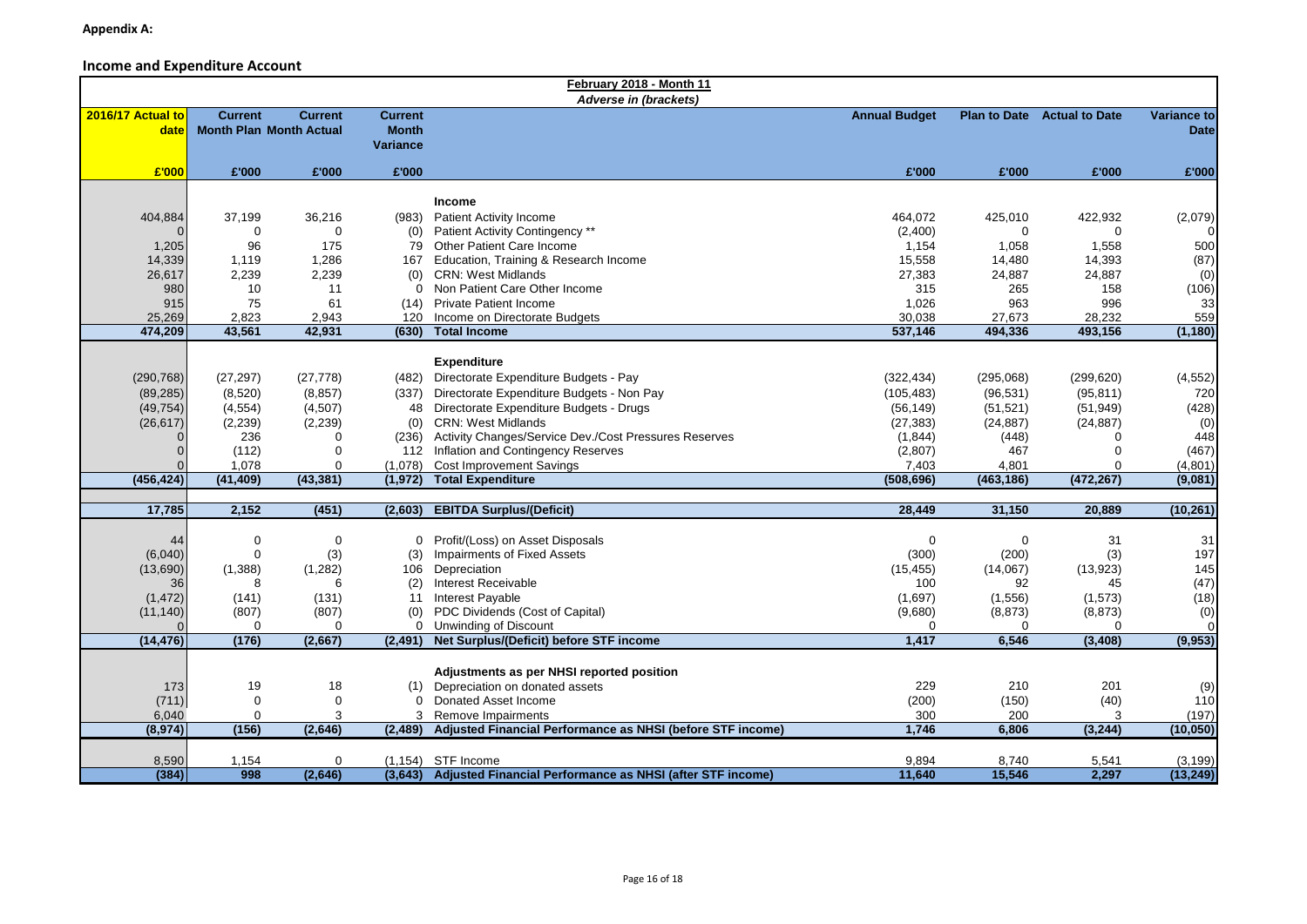#### **Statement of Financial Position**

|                                                                                                                                                                                  |                                                                     | Feb 2018<br><b>Plan</b> | Feb 2018<br><b>Actual</b> | Jan 2018<br>Actual | Movement<br>in Month | <b>March 2017</b><br><b>Actual</b> |
|----------------------------------------------------------------------------------------------------------------------------------------------------------------------------------|---------------------------------------------------------------------|-------------------------|---------------------------|--------------------|----------------------|------------------------------------|
|                                                                                                                                                                                  |                                                                     | ×<br>£000               | £000                      | £000               | £000                 | £000                               |
|                                                                                                                                                                                  | <b>NON CURRENT ASSETS</b>                                           |                         |                           |                    |                      |                                    |
|                                                                                                                                                                                  | Property, Plant and Equipment - Tangible Assets                     | 309,096                 | 307,482                   | 306,058            | 1,424                | 306,710                            |
| Calculated Debtor Days for the year to date are:-                                                                                                                                | <b>Intangible Assets</b><br>Trade and Other Receivables Non Current | 697<br>702              | 882<br>105                | 911<br>105         | (29)<br>$\Omega$     | 979<br>624                         |
| M11 Actual M11 Plan M10 Actual<br>17.06<br>12.65<br>12.64<br>Total                                                                                                               | <b>TOTAL NON CURRENT ASSETS</b>                                     | 310,495                 | 308.469                   | 307,074            | 1,395                | 308,313                            |
| Being:-<br><b>NHS</b><br>18.38<br>13.37<br>13.89                                                                                                                                 | <b>CURRENT ASSETS</b>                                               |                         |                           |                    |                      |                                    |
| 9.88<br>5.87<br>Non NHS<br>9.02                                                                                                                                                  | Inventories                                                         | 6.749                   | 6.527                     | 6,583              | (56)                 | 6,337                              |
|                                                                                                                                                                                  | Trade and Other Receivables                                         | 31,095                  | 44,168                    | 44,210             | (42)                 | 33,157                             |
|                                                                                                                                                                                  | <b>Other Current Assets</b>                                         | $\mathbf{O}$            | $\mathbf 0$               | $\mathbf 0$        | $\Omega$             |                                    |
|                                                                                                                                                                                  | Cash and cash equivalents                                           | 31,752                  | 12,548                    | 14,764             | (2, 216)             | 14,180                             |
|                                                                                                                                                                                  | <b>TOTAL CURRENT ASSETS</b>                                         | 69,596                  | 63,243                    | 65,557             | (2, 314)             | 53,674                             |
|                                                                                                                                                                                  | Non Current Assets Held for Sale                                    | 800                     | 800                       | 800                | $\mathbf 0$          | 800                                |
|                                                                                                                                                                                  | <b>TOTAL ASSETS</b>                                                 | 380,891                 | 372,512                   | 373,431            | (919)                | 362,787                            |
| The Public Sector Payment Policy sets out a target for payment of 95%, in value and<br>volume, to be paid within 30 days of receipt. The Trust's performance against this target | <b>ICURRENT LIABLILITES</b>                                         |                         |                           |                    |                      |                                    |
| M <sub>11</sub> 17/18<br>Cumulative                                                                                                                                              | Trade & Other Payables                                              | (65, 890)               | (59, 671)                 | (58, 340)          | (1, 331)             | (52, 211)                          |
| - Value 82%<br>78%                                                                                                                                                               | Liabilities arising from PFIs / Finance Leases                      | (1,948)                 | (1,921)                   | (1,922)            |                      | (2, 123)                           |
| - Volume 73%<br>72%                                                                                                                                                              | Provisions for Liabilities and Charges                              | (1,797)                 | (6, 269)                  | (5,706)            | (563)                | (5, 463)                           |
| M <sub>10</sub> 17/18<br>Cumulative                                                                                                                                              | <b>TOTAL CURRENT LIABILITIES</b>                                    | (69, 635)               | (67, 861)                 | (65, 968)          | (1,893)              | (59, 797)                          |
| - Value 58%<br>77%                                                                                                                                                               | <b>NET CURRENT ASSETS / (LIABILITIES)</b>                           | (39)                    | (4, 618)                  | (411)              | (4, 207)             | (6, 123)                           |
| 71%<br>- Volume 51%                                                                                                                                                              | <b>TOTAL ASSETS LESS CURRENT LIABILITIES</b>                        | 311,256                 | 304,651                   | 307,463            | (2, 812)             | 302,990                            |
| In January, despite continued active management of the cash position there was an<br>increase in the in-month PSPP figures which has resulted in slight improvement in the       | <b>NON CURRENT LIABILITIES</b>                                      |                         |                           |                    |                      |                                    |
| cumulative PSPP, both for value and volume.                                                                                                                                      | <b>Other Liabilities</b>                                            | (6, 811)                | (5, 569)                  | (5,716)            | 147                  | (6,037)                            |
|                                                                                                                                                                                  | Provision for Liabilities and Charges                               | (631)                   | (594)                     | (594)              | $\mathbf 0$          | (594)                              |
|                                                                                                                                                                                  | TOTAL NON CURRENT LIABILITIES                                       | (7, 442)                | (6, 163)                  | (6, 310)           | 147                  | (6, 631)                           |
|                                                                                                                                                                                  | <b>TOTAL ASSETS EMPLOYED</b>                                        | 303,814                 | 298,488                   | 301,153            | (2,665)              | 296,359                            |
|                                                                                                                                                                                  | <b>FINANCED BY TAXPAYERS EQUITY</b>                                 |                         |                           |                    |                      |                                    |
|                                                                                                                                                                                  | Public Dividend Capital                                             | 231,286                 | 231,398                   | 231,398            | $\Omega$             | 231,398                            |
|                                                                                                                                                                                  | <b>Retained Earnings</b>                                            | 29,153                  | 16,451                    | 19,112             | (2,661)              | 14,314                             |
|                                                                                                                                                                                  | <b>Revaluation Reserve</b><br>Donated Asset Reserve                 | 43,185<br>$\Omega$      | 50,449<br>$\Omega$        | 50,453<br>$\Omega$ | (4)<br>$\cap$        | 50,457                             |
|                                                                                                                                                                                  | Government Grant Reserve                                            | $\Omega$                | $\Omega$                  | $\Omega$           | $\Omega$             |                                    |
|                                                                                                                                                                                  | <b>Other Reserves</b>                                               | 190                     | 190                       | 190                | $\Omega$             | 190                                |
|                                                                                                                                                                                  | <b>TOTAL TAXPAYERS EQUITY</b>                                       | 303.814                 | 298.488                   | 301.153            | (2.665)              | 296.359                            |